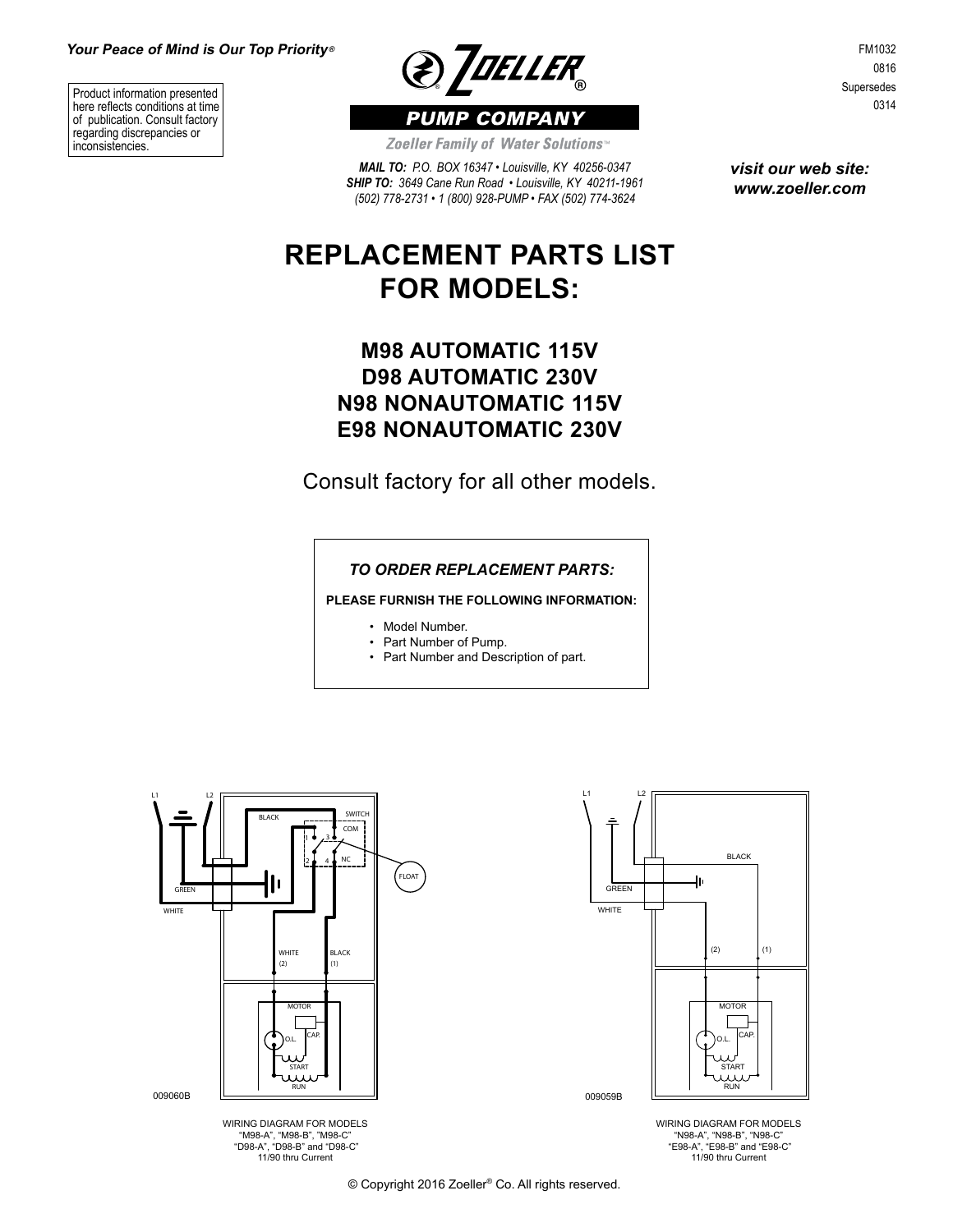#### **REPLACEMENT PARTS LIST FOR MODELS "M98" & "D98"**

See back page for "M98" and "D98" illustration.

| REF.<br>NO.             | <b>DESCRIPTION</b>                          |                |              | 11/90         |                        |                          | 11/90        | 2/96          |                          |
|-------------------------|---------------------------------------------|----------------|--------------|---------------|------------------------|--------------------------|--------------|---------------|--------------------------|
|                         |                                             | QTY            | <b>NOTES</b> | thru<br>11/95 | 12/95<br>thru<br>08/09 | 09/09<br>thru<br>Current | thru<br>1/96 | thru<br>08/09 | 09/09<br>thru<br>Current |
| 1                       | Gasket, Case/Cover<br>$\bullet$             | $\mathbf{1}$   |              | 034046        | 034046                 | 034046                   | 034046       | 034046        | 034046                   |
| $\overline{2}$          | Clamp, Strain Relief-Red<br>$\bullet$       | 1              |              | 004200        | 004200                 | N/A                      | 004200       | 004200        | N/A                      |
| 3                       | $\bullet$<br>Seal, Cord-Asm                 | $\mathbf{1}$   |              | 006923        | 006923                 | 006923                   | 006923       | 006923        | 006923                   |
| 4                       | Cord Term & Seal 15'                        | 1              | 3            | 004723        | 004723                 | 004723                   | 004735       | 004735        | 004735                   |
|                         | Stator w/Screws 115V/1Ph - GE               |                |              | N/A           | 010271                 | 010271                   | N/A          | N/A           | N/A                      |
|                         | Stator w/Screws 230V/1Ph - GE               |                |              | N/A           | N/A                    | N/A                      | N/A          | 010272        | 010272                   |
| 5                       | Stator w/Screws 115V/1Ph - EMD              | 1              | 4, 5         | 010463        | N/A                    | N/A                      | N/A          | N/A           | N/A                      |
|                         | Stator w/Screws 230V/1Ph - EMD              |                |              | N/A           | N/A                    | N/A                      | 010464       | N/A           | N/A                      |
|                         | Stator w/Screws 115V/1Ph - TPIC             |                |              | N/A           | 012084                 | 012084                   | N/A          | N/A           | N/A                      |
|                         | Rotor Asm 115/230V/1Ph - GE                 |                |              | N/A           | 010270                 | 010270                   | N/A          | 010270        | 010270                   |
| 6                       | Rotor Asm 115/230V/1Ph - EMD                | 1              | 4            | 010463        | N/A                    | N/A                      | 010464       | N/A           | N/A                      |
|                         | Rotor Asm 115/1Ph - TPIC                    |                |              | N/A           | 012085                 | 012085                   | N/A          | N/A           | N/A                      |
| $\overline{7}$          | $\bullet$<br>Seal, Mtr Hsg                  | $\mathbf{1}$   |              | 034007        | 034007                 | 034007                   | 034007       | 034007        | 034007                   |
| 8                       | Washer, Trst-Nyl.875X.504X.050"             | 1              |              | 002140        | 002140                 | 002140                   | 002140       | 002140        | 002140                   |
| 9                       | Oil, Dielectric (30.5 Oz Can)<br>$\bullet$  | 1              |              | 007051        | 007051                 | 007051                   | 007051       | 007051        | 007051                   |
| 10                      | Housing, Pump-Mach "98"                     | $\mathbf{1}$   |              | 006107        | 006107                 | 150149                   | 006107       | 006107        | 150149                   |
| 11                      | Seal Asm, Shaft-Blister Pak                 | $\mathbf{1}$   |              | 267027        | 267027                 | 267027                   | 267027       | 267027        | 267027                   |
| 12                      | Impeller "98"                               | 1              |              | 002570        | 002570                 | 002570                   | 002570       | 002570        | 002570                   |
| 13                      | Base                                        | $\mathbf{1}$   |              | 006333        | 006333                 | 006333                   | 006333       | 006333        | 006333                   |
| 14                      | Case Handle & Arm "98"                      | 1              |              | 004725        | 004725                 | 004725                   | 004725       | 004725        | 004725                   |
| 15                      | Plug, Test-White                            | $\overline{2}$ |              | 034090        | 034090                 | 034090                   | 034090       | 034090        | 034090                   |
| 16                      | $\bullet$<br>Arm & Seal Asm                 | 1              |              | 004704        | 004704                 | 004704                   | 004704       | 004704        | 004704                   |
| 17                      | Case & Switch "98"                          | $\mathbf{1}$   |              | 004724        | 004724                 | 004724                   | 004724       | 004724        | 004724                   |
| 18                      | Seal, Thru Wall Term                        | $\overline{2}$ |              | 003402        | 003402                 | 003402                   | 003402       | 003402        | 003402                   |
| 19                      | Guard "1098"                                | 1              |              | 004645        | 004645                 | 004645                   | 004645       | 004645        | 004645                   |
| 20                      | Housing, Mtr                                | $\mathbf{1}$   |              | 004712        | 004712                 | 004712                   | 004712       | 004712        | 004712                   |
| 21                      | Capacitor                                   | $\mathbf{1}$   |              | 007642        | 007642                 | 007642                   | 007642       | 007642        | 007642                   |
| 22                      | Switch Asm                                  | 1              |              | 004705        | 004705                 | 004705                   | 004705       | 004705        | 004705                   |
| 23                      | Float-Polypropylene                         | 1              |              | 034019        | 034019                 | 034019                   | 034019       | 034019        | 034019                   |
| 24                      | Rod, Float-Molded "98"                      | 1              |              | 006215        | 006215                 | 006215                   | 006215       | 006215        | 006215                   |
| 25                      | Guide Asm, Flt Rod                          | 1              |              | 034086        | 034086                 | 034086                   | 034086       | 034086        | 034086                   |
| 26                      | Sem, 10-24x.375HH-SI Tc.688Wash             | $\mathbf{1}$   |              | 002000        | 002000                 | 002000                   | 002000       | 002000        | 002000                   |
| 27                      | Screw,#10-24 X.75 RHM-SI SS                 | 12             |              | 001885        | 001885                 | 001885                   | 001885       | 001885        | 001885                   |
| 28                      | Screw,#6-32x.25RHM SI Tc Stlgr<br>$\bullet$ | 1              |              | 001877        | 001877                 | 001877                   | 001877       | 001877        | 001877                   |
| 29                      | $\bullet$<br>Screw, Stator                  | $\overline{2}$ |              | 001914        | 001914                 | 150099                   | 001914       | 001914        | 150099                   |
| 30                      | Screw,#6-32x.438Rhsltp"1"Stlzi              | $\overline{2}$ |              | 004644        | 004644                 | 004644                   | 004644       | 004644        | 004644                   |
| $\overline{\mathtt{u}}$ | Rebuild Kit "98"                            | $\mathbf{1}$   | 5            | 006949        | 006949                 | 006949                   | 006949       | 006949        | 006949                   |

• Items included in Rebuild Kit. <br> **x** Not Shown in Illustration.

NOTES:

- 1) See FM0160 Parts Price Sheet for listing of parts prices.
- 2) "NA" indicates, not applicable.
- 3) If an "X" follows Model No., or Date Mfg. on brass ID tag, consult factory for ordering of this part.
- 4) When ordering these parts, customer must identify G.E., EMD or TPIC.
- 5) Kits are supplied with two different length screws for mounting stators. During assembly verify length and ensure screws are seated properly.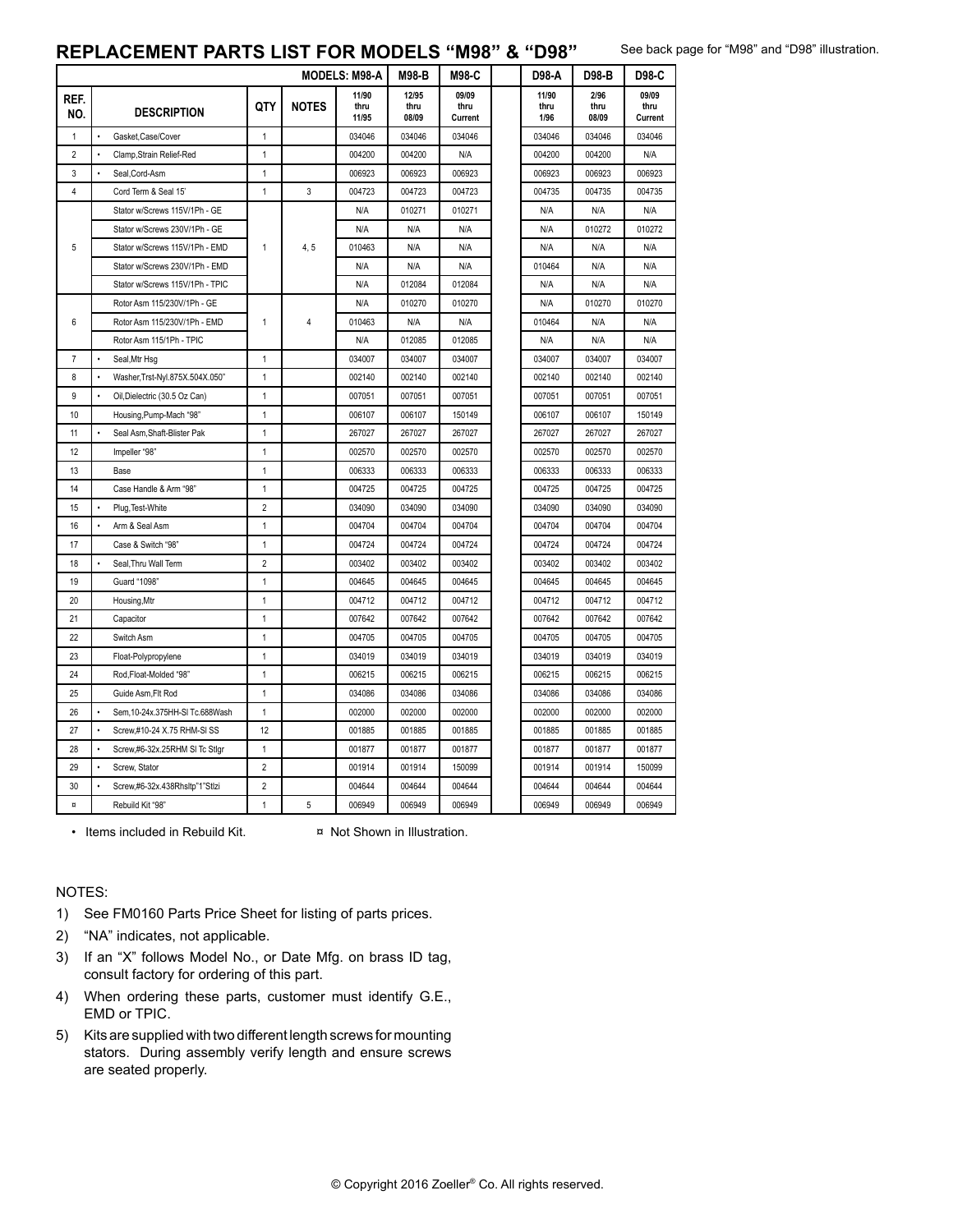### **REPLACEMENT PARTS LIST FOR MODELS "N98" & "E98"**

See back page for "N98" and "E98" illustration.

| <b>MODELS: N98-A</b>    |                                             |                |              |                        | <b>N98-B</b>           | <b>N98-C</b>             | E98 A                 | E98-B                 | E98-C                    |
|-------------------------|---------------------------------------------|----------------|--------------|------------------------|------------------------|--------------------------|-----------------------|-----------------------|--------------------------|
| REF.<br>NO.             | <b>DESCRIPTION</b>                          | <b>QTY</b>     | <b>NOTES</b> | 11/90<br>thru<br>11/95 | 12/95<br>thru<br>08/09 | 09/09<br>thru<br>Current | 11/90<br>thru<br>1/96 | 2/96<br>thru<br>08/09 | 09/09<br>thru<br>Current |
| $\mathbf{1}$            | $\cdot$<br>Gasket.Case/Cover                | $\mathbf{1}$   |              | 034046                 | 034046                 | 034046                   | 034046                | 034046                | 034046                   |
| $\overline{2}$          | $\bullet$<br>Clamp.Strain Relief-Red        | $\mathbf{1}$   |              | 004200                 | 004200                 | N/A                      | 004200                | 004200                | N/A                      |
| 3                       | Seal, Cord-Asm<br>$\cdot$                   | $\mathbf{1}$   |              | 006923                 | 006923                 | 006923                   | 006923                | 006923                | 006923                   |
| $\overline{4}$          | Cord Term & Seal 15' NA                     | $\mathbf{1}$   | 3            | 004736                 | 004736                 | 004736                   | 004737                | 004737                | 004737                   |
| 5                       | Stator w/Screws 115V/1Ph - GE               |                |              | N/A                    | 010271                 | 010271                   | N/A                   | N/A                   | N/A                      |
|                         | Stator w/Screws 230V/1Ph - GE               |                |              | N/A                    | N/A                    | N/A                      | N/A                   | 010272                | 010272                   |
|                         | Stator w/Screws 115V/1Ph - EMD              | 1              | 4, 5         | 010463                 | N/A                    | N/A                      | N/A                   | N/A                   | N/A                      |
|                         | Stator w/Screws 230V/1Ph - EMD              |                |              | N/A                    | N/A                    | N/A                      | 010464                | N/A                   | N/A                      |
|                         | Stator w/Screws 115V/1Ph - TPIC             |                |              | N/A                    | 012084                 | 012084                   | N/A                   | N/A                   | N/A                      |
|                         | Rotor Asm 115/230V/1Ph - GE                 | 1              | 4            | N/A                    | 010270                 | 010270                   | N/A                   | 010270                | 010270                   |
| 6                       | Rotor Asm 115/230V/1Ph - EMD                |                |              | 010463                 | N/A                    | N/A                      | 010464                | N/A                   | N/A                      |
|                         | Rotor Asm 115/1Ph - TPIC                    |                |              | N/A                    | 012085                 | 012085                   | N/A                   | N/A                   | N/A                      |
| $\overline{7}$          | $\cdot$<br>Seal, Mtr Hsg                    | 1              |              | 034007                 | 034007                 | 034007                   | 034007                | 034007                | 034007                   |
| 8                       | $\cdot$<br>Washer, Trst-Nyl.875X.504X.050"  | $\mathbf{1}$   |              | 002140                 | 002140                 | 002140                   | 002140                | 002140                | 002140                   |
| 9                       | $\bullet$<br>Oil, Dielectric (30.5 Oz Can)  | $\mathbf{1}$   |              | 007051                 | 007051                 | 007051                   | 007051                | 007051                | 007051                   |
| 10                      | Housing, Pump-Mach "98"                     | $\mathbf{1}$   |              | 006107                 | 006107                 | 150149                   | 006107                | 006107                | 150149                   |
| 11                      | $\bullet$<br>Seal Asm, Shaft-Blister Pak    | $\mathbf{1}$   |              | 267027                 | 267027                 | 267027                   | 267027                | 267027                | 267027                   |
| 12                      | Impeller "98"                               | $\mathbf{1}$   |              | 002570                 | 002570                 | 002570                   | 002570                | 002570                | 002570                   |
| 13                      | Base                                        | $\mathbf{1}$   |              | 006333                 | 006333                 | 006333                   | 006333                | 006333                | 006333                   |
| 14                      | Cover Handle "98"                           | $\mathbf{1}$   |              | 002580                 | 002580                 | 002580                   | 002580                | 002580                | 002580                   |
| 15                      | Plug, Test-White                            | $\overline{2}$ |              | 034090                 | 034090                 | 034090                   | 034090                | 034090                | 034090                   |
| 16                      | Seal, Thru Wall Term                        | $\overline{2}$ |              | 003402                 | 003402                 | 003402                   | 003402                | 003402                | 003402                   |
| 17                      | Housing, Mtr                                | 1              |              | 004712                 | 004712                 | 004712                   | 004712                | 004712                | 004712                   |
| 18                      | Capacitor                                   | $\mathbf{1}$   |              | 007642                 | 007642                 | 007642                   | 007642                | 007642                | 007642                   |
| 19                      | Screw.#10-24 X.75 RHM-SI SS                 | 12             |              | 001885                 | 001885                 | 001885                   | 001885                | 001885                | 001885                   |
| 20                      | Sem, 10-24x.375HH-SI Tc.688Wash             | 1              |              | 002000                 | 002000                 | 002000                   | 002000                | 002000                | 002000                   |
| 21                      | $\cdot$<br>Screw. Stator                    | $\overline{2}$ |              | 001914                 | 001914                 | 150099                   | 001914                | 001914                | 150099                   |
| 22                      | $\bullet$<br>Screw,#6-32x.25RHM SI Tc Stlgr | $\mathbf{1}$   |              | 001877                 | 001877                 | 001877                   | 001877                | 001877                | 001877                   |
| $\overline{\mathbf{u}}$ | Rebuild Kit "98"                            | $\mathbf{1}$   | 5            | 006949                 | 006949                 | 006949                   | 006949                | 006949                | 006949                   |

• Items included in Rebuild Kit. <br> **x** Not Shown in Illustration.

#### NOTES:

- 1) See FM0160 Parts Price Sheet for listing of parts prices.
- 2) "NA" indicates, not applicable.
- 3) If an "X" follows Model No., or Date Mfg. on brass ID tag, consult factory for ordering of this part.
- 4) When ordering these parts, customer must identify G.E., EMD or TPIC.
- 5) Kits are supplied with two different length screws for mounting stators. During assembly verify length and ensure screws are seated properly.



*MAIL TO: P.O. BOX 16347 • Louisville, KY 40256-0347 SHIP TO: 3649 Cane Run Road • Louisville, KY 40211-1961 (502) 778-2731 • 1 (800) 928-PUMP • FAX (502) 774-3624* ® *visit our web site:*

**Your Peace of Mind is Our Top Priority®**

*www.zoeller.com*